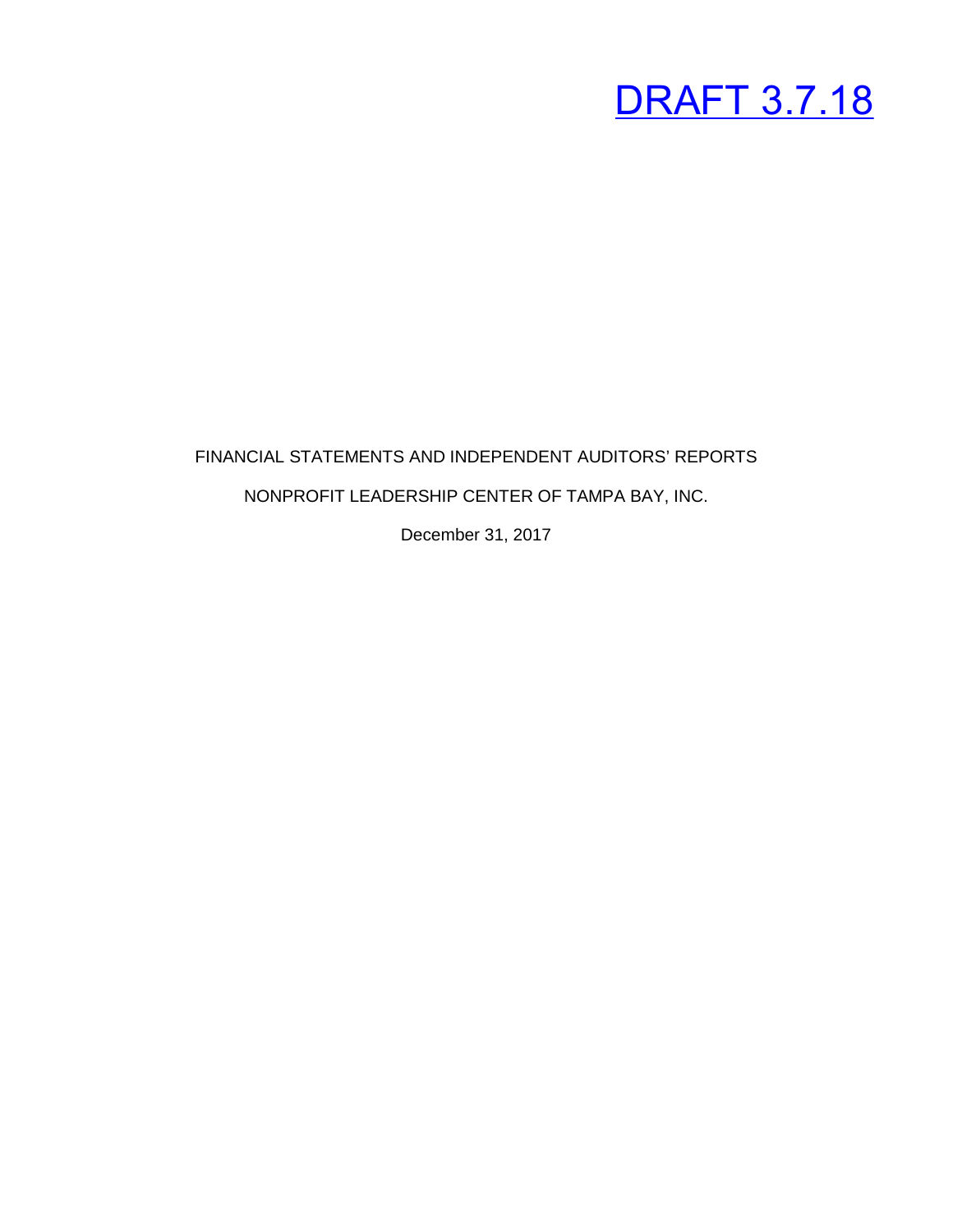#### TABLE OF CONTENTS

| Independent Auditors' Report                                                                                                                                                                                           | $3 - 4$       |
|------------------------------------------------------------------------------------------------------------------------------------------------------------------------------------------------------------------------|---------------|
| <b>Financial Statements</b><br><b>Statement of Financial Position</b><br>Statement of Activities and Changes in Net Assets<br><b>Statement of Cash Flows</b>                                                           | 5<br>6        |
| <b>Statement of Functional Expenses</b><br><b>Notes to Financial Statements</b>                                                                                                                                        | 8<br>$9 - 16$ |
| <b>Compliance Report</b><br>Independent Auditors' Report on Internal Control over Financial<br>Reporting and on Compliance and Other Matters Based on an<br>Audit of Financial Statements Performed in Accordance with | 17            |
| <b>Government Auditing Standards</b>                                                                                                                                                                                   | 18 - 20       |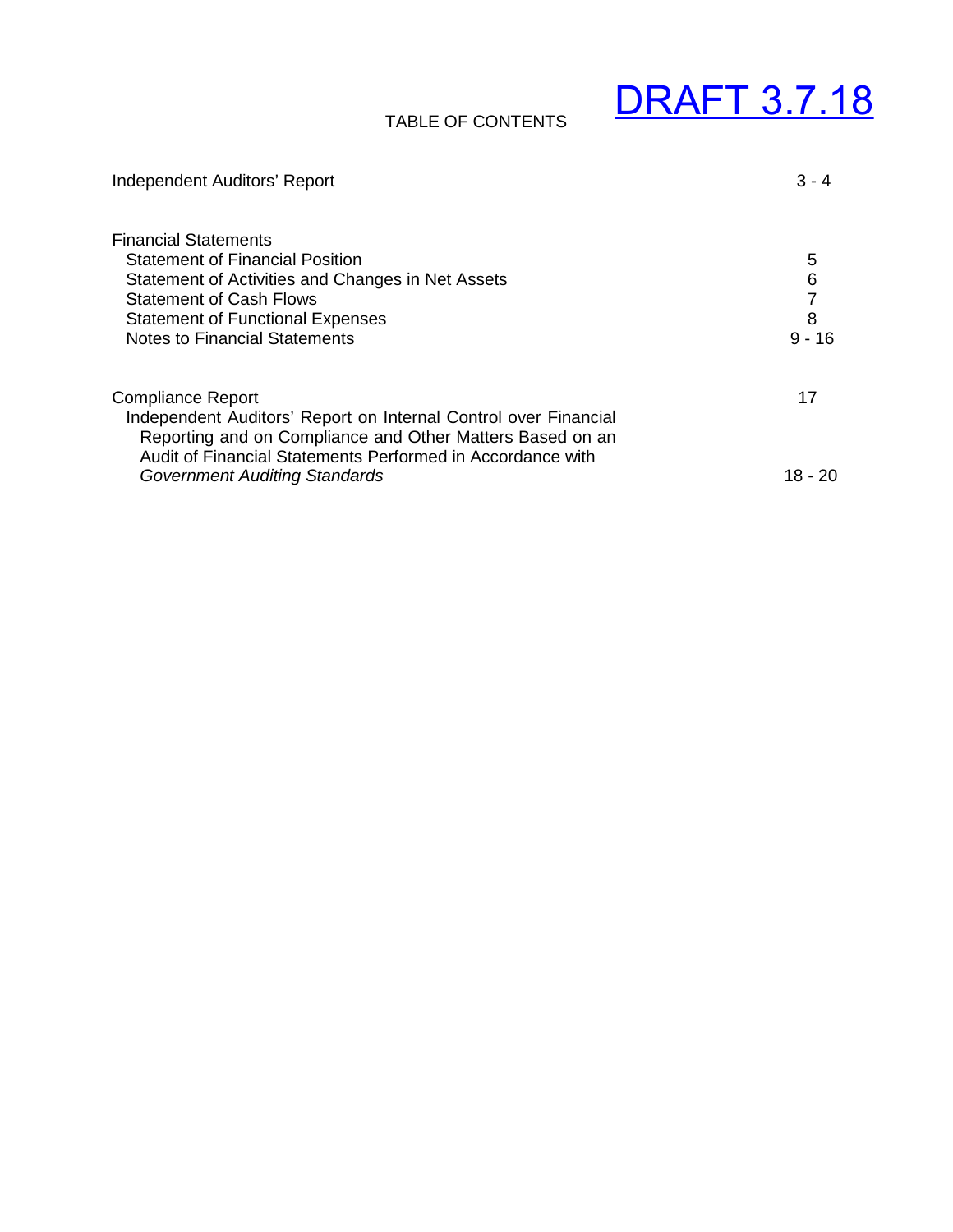#### INDEPENDENT AUDITORS' REPORT

Board of Directors Nonprofit Leadership Center of Tampa Bay, Inc.

We have audited the accompanying financial statements of Nonprofit Leadership Center of Tampa Bay, Inc. (a nonprofit organization) (NLC), which comprise the statement of financial position as of December 31, 2017, and the related statements of activities and changes in net assets, cash flows, and functional expenses for the year then ended, and the related notes to the financial statements.

#### **Management's Responsibility for the Financial Statements**

Management is responsible for the preparation and fair presentation of these financial statements in accordance with accounting principles generally accepted in the United States of America; this includes the design, implementation, and maintenance of internal control relevant to the preparation and fair presentation of financial statements that are free from material misstatement, whether due to fraud or error.

#### **Auditor's Responsibility**

Our responsibility is to express an opinion on these financial statements based on our audit. We conducted our audit in accordance with auditing standards generally accepted in the United States of America and standards applicable to financial audits contained in *Government Auditing Standards*, issued by the Comptroller General of the United States of America. Those standards require that we plan and perform the audit to obtain reasonable assurance about whether the financial statements are free from material misstatement.

An audit involves performing procedures to obtain audit evidence about the amounts and disclosures in the financial statements. The procedures selected depend on the auditor's judgment, including the assessment of the risks of material misstatement of the financial statements, whether due to fraud or error. In making those risk assessments, the auditor considers internal control relevant to the entity's preparation and fair presentation of the financial statements in order to design audit procedures that are appropriate in the circumstances, but not for the purpose of expressing an opinion on the effectiveness of the entity's internal control. Accordingly, we express no such opinion. An audit also includes evaluating the appropriateness of accounting policies used and the reasonableness of significant accounting estimates made by management, as well as evaluating the overall presentation of the financial statements.

We believe that the audit evidence we have obtained is sufficient and appropriate to provide a basis for our audit opinion.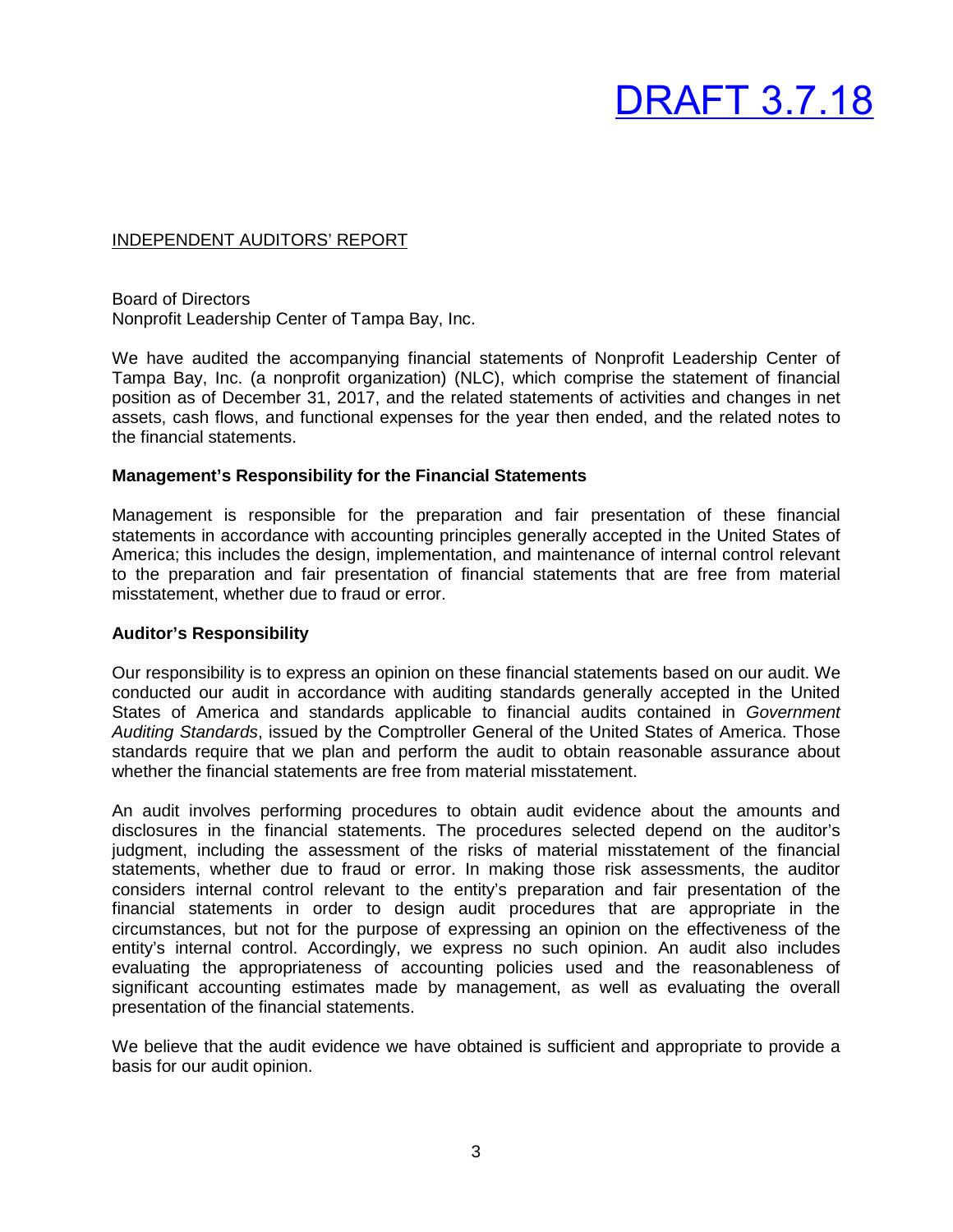#### **Opinion**

In our opinion, the financial statements referred to above present fairly, in all material respects, the financial position of Nonprofit Leadership Center of Tampa Bay, Inc. as of December 31, 2017 and the changes in its net assets and its cash flows for the year then ended in accordance with accounting principles generally accepted in the United States of America.

#### **Report on Summarized Comparative Information**

We have previously audited NLC's 2016 financial statements, and our report dated March 17, 2017, expressed an unmodified opinion on those audited financial statements. In our opinion, the summarized comparative information presented herein as of and for the year ended December 31, 2016, is consistent, in all material respects, with the audited financial statements from which it has been derived.

#### **Other Reporting Required by** *Government Auditing Standards*

In accordance with *Government Auditing Standards*, we have also issued our report dated March 16, 2018, on our consideration of NLC's internal control over financial reporting and on our test of its compliance with certain provisions of laws, regulations, contracts, and grant agreements and other matters. The purpose of that report is to describe the scope of our testing of internal control over financial reporting and compliance and the results of that testing, and not to provide an opinion on internal control over financial reporting or on compliance. That report is an integral part of an audit performed in accordance with *Government Auditing Standards* in considering NLC's internal control over financial reporting and compliance.

Tampa, Florida March 16, 2018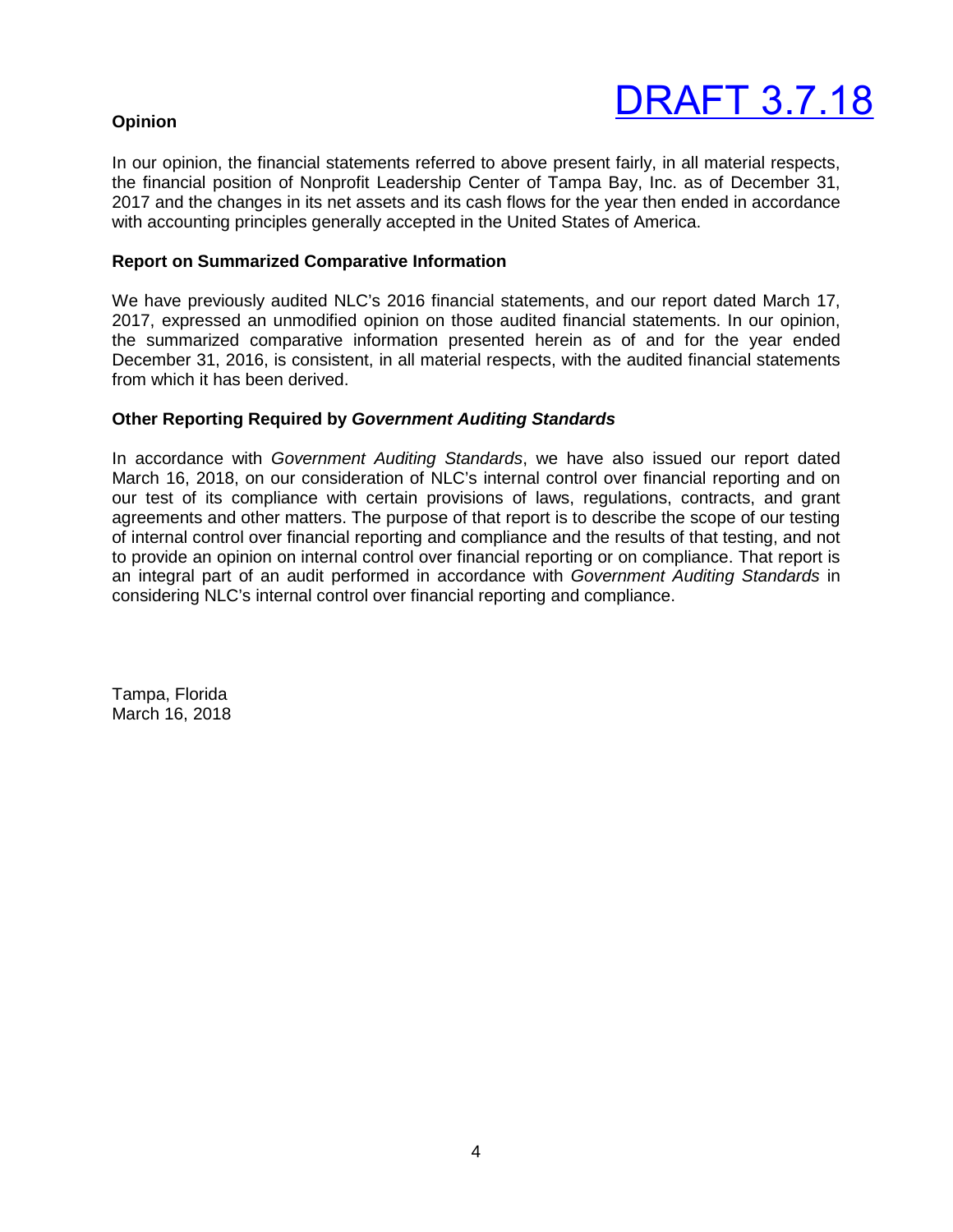

#### STATEMENT OF FINANCIAL POSITION

#### December 31, 2017 (With comparative total for 2016)

|                                                                             |               | December 31,<br>2016 |             |    |         |
|-----------------------------------------------------------------------------|---------------|----------------------|-------------|----|---------|
|                                                                             | Unrestricted  | Restricted           | Total       |    | Total   |
| <b>ASSETS</b>                                                               |               |                      |             |    |         |
| Cash and cash equivalents (note A4)                                         | 296,076<br>\$ | \$                   | \$296,076   | \$ | 455,097 |
| Accounts receivable (note A5)                                               | 20,450        |                      | 20,450      |    | 2,000   |
| Pledges receivable (notes A6 and C)                                         | 8,064         |                      | 8,064       |    | 17,976  |
| Prepaid expenses and other assets                                           | 26,486        |                      | 26,486      |    | 17,882  |
| Beneficial interest in assets held by<br>others (note B)                    | 235,925       |                      | 235,925     |    |         |
| Property and equipment, net of accumulated<br>depreciation (notes A7 and D) | 35,729        |                      | 35,729      |    | 17,492  |
| <b>TOTAL ASSETS</b>                                                         | 622,730<br>S. | \$                   | \$622,730   | \$ | 510,447 |
| <b>LIABILITIES AND NET ASSETS</b>                                           |               |                      |             |    |         |
| Accounts payable and accrued expenses                                       | 4,581<br>\$   | \$                   | 4,581<br>\$ | \$ | 107     |
| Deferred revenue (note A8)                                                  | 79,509        |                      | 79,509      |    | 37,297  |
| <b>Total liabilities</b>                                                    | 84,090        |                      | 84,090      |    | 37,404  |
| Net assets (note F)                                                         | 538,640       |                      | 538,640     |    | 473,043 |
| TOTAL LIABILITIES AND NET ASSETS                                            | 622,730<br>\$ | \$                   | \$622,730   | \$ | 510,447 |

The accompanying notes are an integral part of this statement.

 $\mathcal{L}(\mathcal{L}(\mathcal{L}(\mathcal{L}(\mathcal{L}(\mathcal{L}(\mathcal{L}(\mathcal{L}(\mathcal{L}(\mathcal{L}(\mathcal{L}(\mathcal{L}(\mathcal{L}(\mathcal{L}(\mathcal{L}(\mathcal{L}(\mathcal{L}(\mathcal{L}(\mathcal{L}(\mathcal{L}(\mathcal{L}(\mathcal{L}(\mathcal{L}(\mathcal{L}(\mathcal{L}(\mathcal{L}(\mathcal{L}(\mathcal{L}(\mathcal{L}(\mathcal{L}(\mathcal{L}(\mathcal{L}(\mathcal{L}(\mathcal{L}(\mathcal{L}(\mathcal{L}(\mathcal{$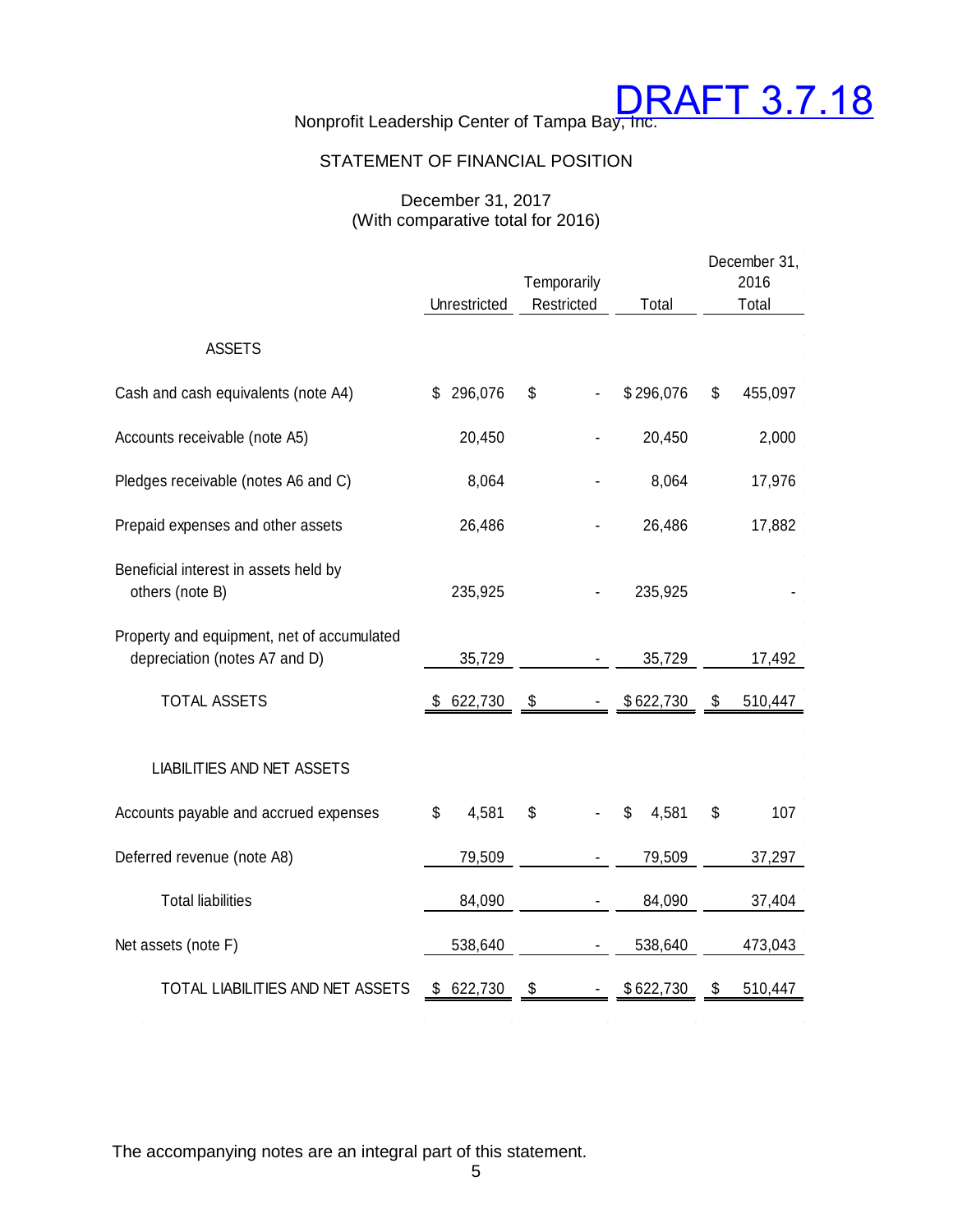Nonprofit Leadership Center of Tampa Bay, Inc.

#### STATEMENT OF ACTIVITIES AND CHANGES IN NET ASSETS

#### For the year ended December 31, 2017 (With comparative total for 2016)

|                                         |              |             |           | December 31,  |
|-----------------------------------------|--------------|-------------|-----------|---------------|
|                                         |              | Temporarily |           | 2016          |
|                                         | Unrestricted | Restricted  | Total     | Total         |
|                                         |              |             |           |               |
| PUBLIC SUPPORT AND REVENUE              |              |             |           |               |
| Contributions and grants (note A9)      | \$328,169    | \$          | \$328,169 | \$<br>295,903 |
| Program service revenue (note A11)      |              |             |           |               |
| Children's Board of Hillsborough County | 197,096      |             | 197,096   | 199,839       |
| Training                                | 365,220      |             | 365,220   | 294,088       |
| Interest and other income               | 12,697       |             | 12,697    | 2,301         |
| Total public support and revenue        | 903,182      |             | 903,182   | 792,131       |
|                                         |              |             |           |               |
| Net assets released from restrictions   | 40,000       | (40,000)    |           |               |
|                                         |              |             |           |               |
| Total public support, revenue and net   |              |             |           |               |
| assets released from restrictions       | 943,182      | (40,000)    | 903,182   | 792,131       |
|                                         |              |             |           |               |
| <b>EXPENSES</b>                         |              |             |           |               |
|                                         |              |             |           |               |
| Program expenses                        | 618,148      |             | 618,148   | 591,815       |
|                                         |              |             |           |               |
| Supporting services                     |              |             |           |               |
| Management and general                  | 178,668      |             | 178,668   | 158,955       |
| Fundraising                             | 40,769       |             | 40,769    | 35,503        |
|                                         |              |             |           |               |
| Total supporting services               | 219,437      |             | 219,437   | 194,458       |
|                                         |              |             |           |               |
| Total expenses                          | 837,585      |             | 837,585   | 786,273       |
|                                         |              |             |           |               |
| Change in net assets                    | 105,597      | (40,000)    | 65,597    | 5,858         |
|                                         |              |             |           |               |
| Net assets at beginning of year         | 433,043      | 40,000      | 473,043   | 467,185       |
|                                         |              |             |           |               |
| Net assets at end of year               | 538,640      | \$          | \$538,640 | \$<br>473,043 |

The accompanying notes are an integral part of this statement.

 $\mathcal{L}(\mathbf{r})$  and  $\mathcal{L}(\mathbf{r})$  are the set of the set of the set of the set of the set of the set of the set of the set of the set of the set of the set of the set of the set of the set of the set of the set of the set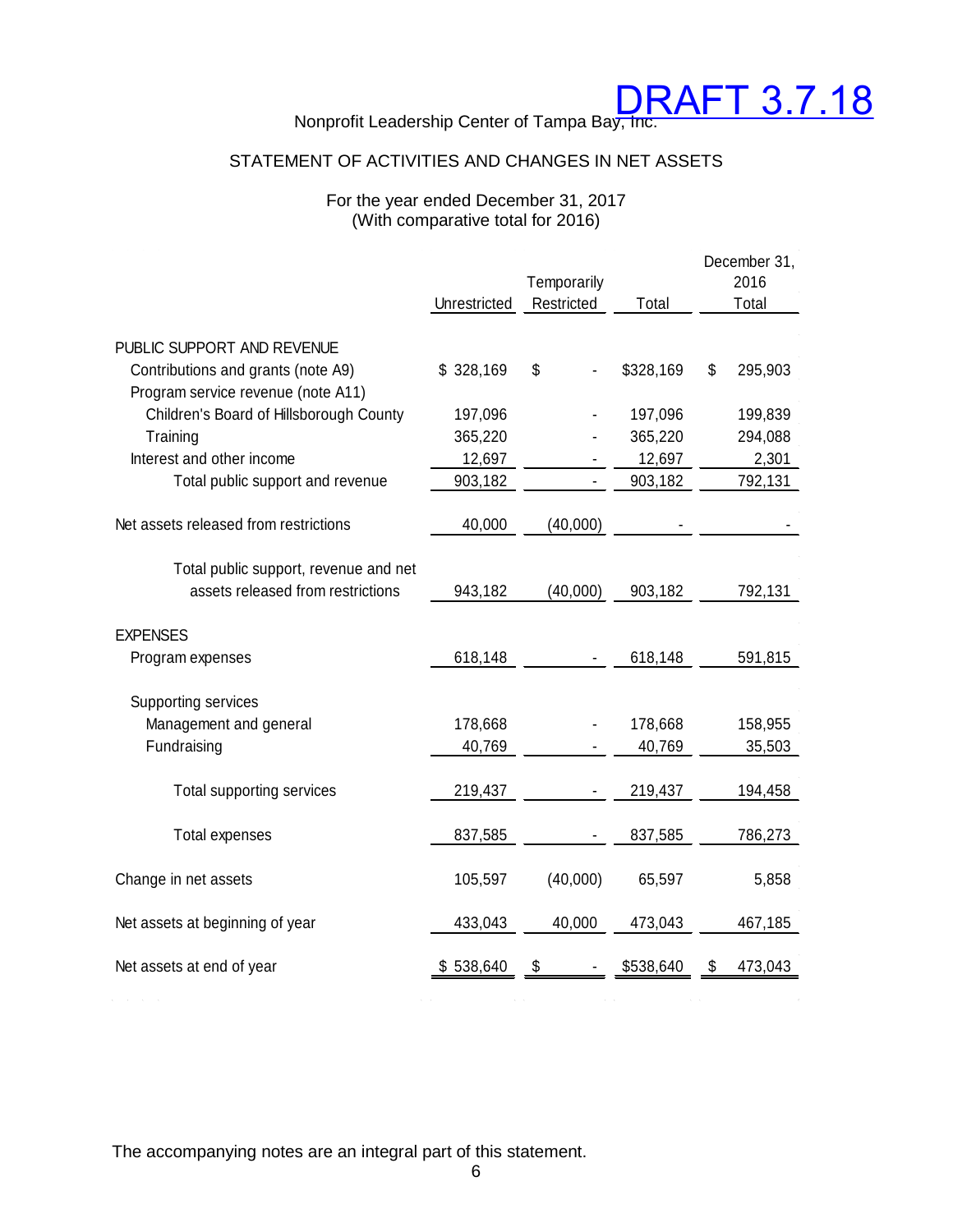#### STATEMENT OF CASH FLOWS

#### For the year ended December 31, 2017

| Cash flows from operating activities                                           |               |
|--------------------------------------------------------------------------------|---------------|
| Change in net assets                                                           | \$<br>65,597  |
| Adjustments to reconcile change in net assets to net cash                      |               |
| provided by operating activities                                               |               |
| Depreciation                                                                   | 7,350         |
| Unrealized gain on value of investments                                        | (10, 925)     |
| Increase in accounts receivable                                                | (18, 450)     |
| Decrease in pledges receivable                                                 | 9,912         |
| Increase in prepaid expenses and other assets                                  | (8,604)       |
| Increase in accounts payable and accrued expenses                              | 4,474         |
| Increase in deferred revenue                                                   | 42,212        |
| <b>Total adjustments</b>                                                       | 25,969        |
| Net cash provided by operating activities                                      | 91,566        |
| Cash used by investing activities                                              |               |
| Purchase of investments                                                        | (225,000)     |
| Acquisition of property and equipment                                          | (25,587)      |
| Net cash used by investing activities                                          | (250,587)     |
| Net decrease in cash and cash equivalents                                      | (159, 021)    |
| Cash and cash equivalents at beginning of year                                 | 455,097       |
| Cash and cash equivalents at end of year                                       | \$<br>296,076 |
| Supplemental disclosures of cash flow information<br>Cash paid during the year |               |
| <b>Interest</b>                                                                | \$            |
| Income taxes                                                                   | \$            |

The accompanying notes are an integral part of this statement.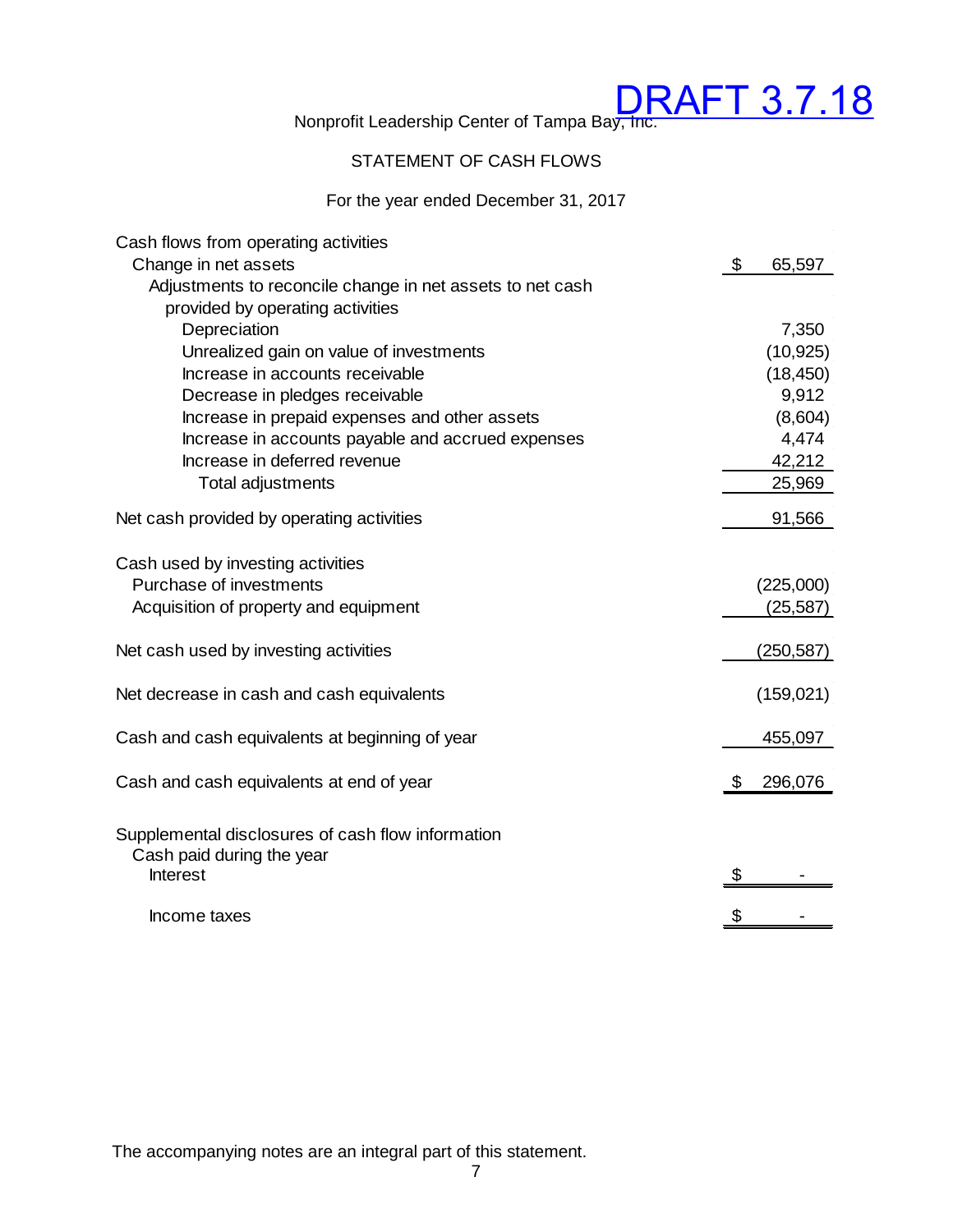

#### STATEMENT OF FUNCTIONAL EXPENSES

#### For the year ended December 31, 2017 (With comparative total for 2016)

|                                |                 |               |              |             |                | Total      |    |          |    | December 31, |  |       |
|--------------------------------|-----------------|---------------|--------------|-------------|----------------|------------|----|----------|----|--------------|--|-------|
|                                | Program         | Management    |              |             |                | Supporting |    |          |    | 2016         |  |       |
|                                | <b>Expenses</b> | and General   |              | Fundraising |                |            |    | Services |    | Total        |  | Total |
|                                |                 |               |              |             |                |            |    |          |    |              |  |       |
| <b>Salaries</b>                | \$<br>276,321   | \$<br>43,316  | $\mathbb{S}$ | 33,468      | $\mathfrak{S}$ | 76,784     | \$ | 353,105  | \$ | 309,365      |  |       |
| Employee benefits              | 43,897          | 6,881         |              | 5,317       |                | 12,198     |    | 56,095   |    | 62,682       |  |       |
| Computer support               |                 | 10,118        |              |             |                | 10,118     |    | 10,118   |    | 8,340        |  |       |
| Conferences                    | 104,821         |               |              |             |                |            |    | 104,821  |    | 112,464      |  |       |
| <b>Contractual services</b>    | 137,215         | 61,647        |              |             |                | 61,647     |    | 198,862  |    | 170,881      |  |       |
| Equipment leases and repairs   | 5,614           | 5,614         |              |             |                | 5,614      |    | 11,228   |    | 12,814       |  |       |
| Dues and subscriptions         |                 | 3,842         |              |             |                | 3,842      |    | 3,842    |    | 1,093        |  |       |
| <b>Insurance</b>               |                 | 3,067         |              |             |                | 3,067      |    | 3,067    |    | 3,792        |  |       |
| Meeting space and refreshments | 2,181           |               |              |             |                |            |    | 2,181    |    | 1,886        |  |       |
| <b>Miscellaneous</b>           | 10,243          | 103           |              |             |                | 103        |    | 10,346   |    | 26,928       |  |       |
| Occupancy                      | 19,041          | 19,041        |              |             |                | 19,041     |    | 38,082   |    | 38,572       |  |       |
| Postage and delivery           |                 | 610           |              |             |                | 610        |    | 610      |    | 609          |  |       |
| Printing and publications      |                 | 663           |              |             |                | 663        |    | 663      |    | 3,188        |  |       |
| Professional fees              |                 | 10,520        |              |             |                | 10,520     |    | 10,520   |    | 8,850        |  |       |
| <b>Supplies</b>                | 15,140          | 3,551         |              |             |                | 3,551      |    | 18,691   |    | 13,476       |  |       |
| Telephone                      |                 | 1,710         |              |             |                | 1,710      |    | 1,710    |    | 1,613        |  |       |
| Travel and meals               |                 | 2,329         |              | 1,984       |                | 4,313      |    | 4,313    |    | 3,285        |  |       |
| Volunteer recognition          |                 | 1,981         |              |             |                | 1,981      |    | 1,981    |    | 1,142        |  |       |
| Depreciation                   | 3,675           | 3,675         |              |             |                | 3,675      |    | 7,350    |    | 5,293        |  |       |
| Total expenses                 | 618,148         | \$<br>178,668 | S.           | 40,769      | \$             | 219,437    | \$ | 837,585  | -5 | 786,273      |  |       |
|                                |                 |               |              |             |                |            |    |          |    |              |  |       |

The accompanying notes are an integral part of this statement.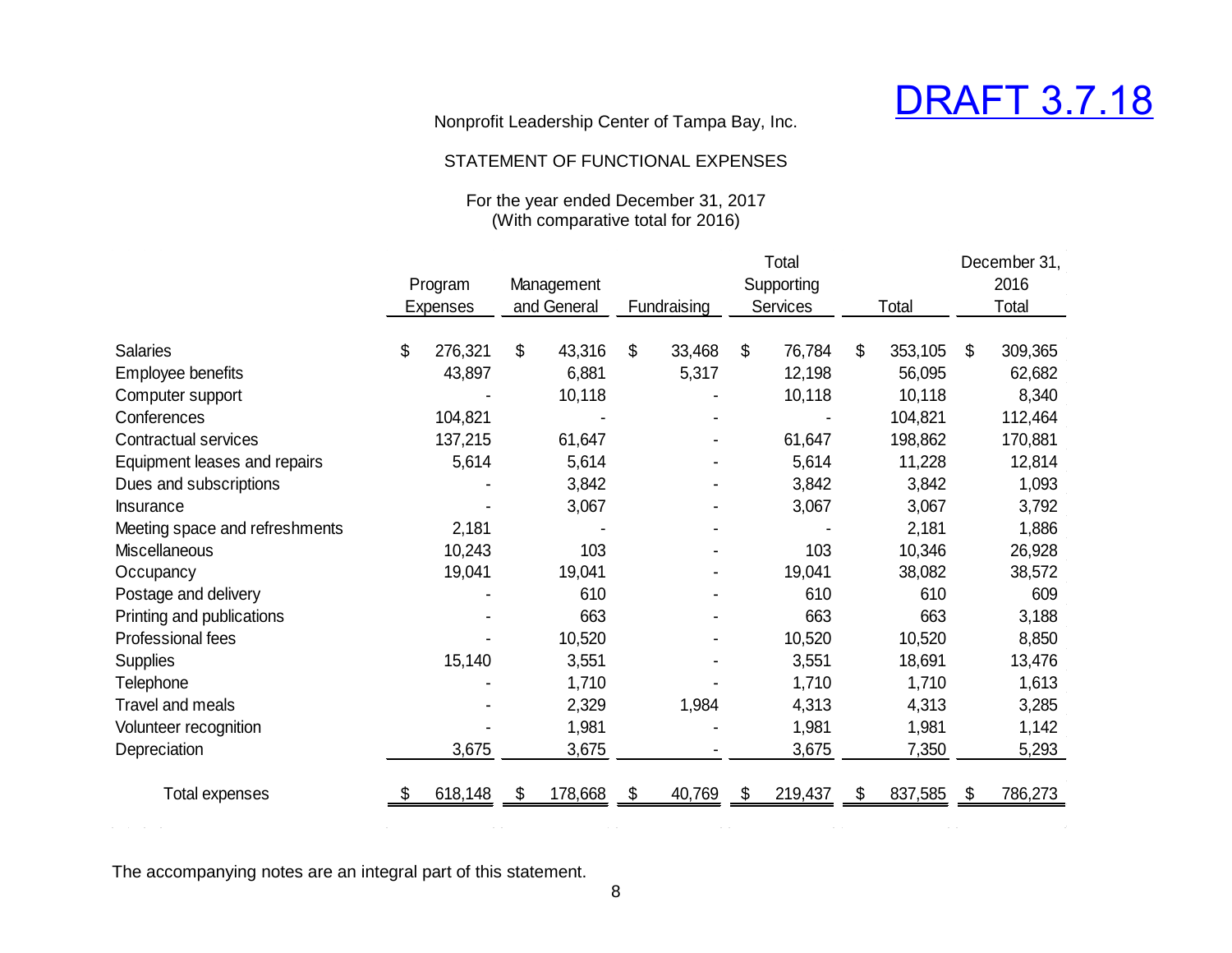Nonprofit Leadership Center of Tampa Bay, Inc.

#### NOTES TO FINANCIAL STATEMENTS

#### December 31, 2017

#### NOTE A - DESCRIPTION OF THE ORGANIZATION AND SUMMARY OF SIGNIFICANT ACCOUNTING POLICIES

A description of the organization and a summary of its significant accounting policies consistently applied in the preparation of the accompanying financial statements follow:

#### 1. Organization and Activities

Nonprofit Leadership Center of Tampa Bay, Inc. (NLC) was incorporated in the State of Florida on September 20, 2000, as a tax-exempt  $501(c)(3)$  nonprofit organization. NLC believes the work of nonprofits drives positive change in a society. NLC believes knowledge gained and shared collectively fosters leadership. The mission of Nonprofit Leadership Center is to develop and connect nonprofit leaders to strengthen organizations and our community. Training is conducted by subject matter experts in all areas of nonprofit operations with special emphasis on board governance, financial management, fund development, and executive management.

#### 2. Basis of Accounting

The accompanying financial statements, presented on the accrual basis of accounting, have been prepared to focus on NLC as a whole and to present balances and transactions according to the existence or absence of donor-imposed restrictions. This has been accomplished by the classification of assets, liabilities, and net assets into three classes – permanently restricted, temporarily restricted, and unrestricted.

These three classifications are defined as follows:

- Unrestricted net assets not subject to donor-imposed restrictions or the donorimposed restrictions have expired.
- Temporarily restricted net assets subject to donor-imposed stipulations that may be fulfilled by actions of NLC to meet the stipulations or become unrestricted by the passage of time.
- Permanently restricted net assets subject to donor-imposed stipulations that they be retained and invested permanently by NLC. Currently, NLC has no permanently restricted net assets.

#### 3. Financial Accounting Standards

NLC follows the provisions of the Financial Accounting Standards Boards *Accounting Standards Codification ("FASB ASC").*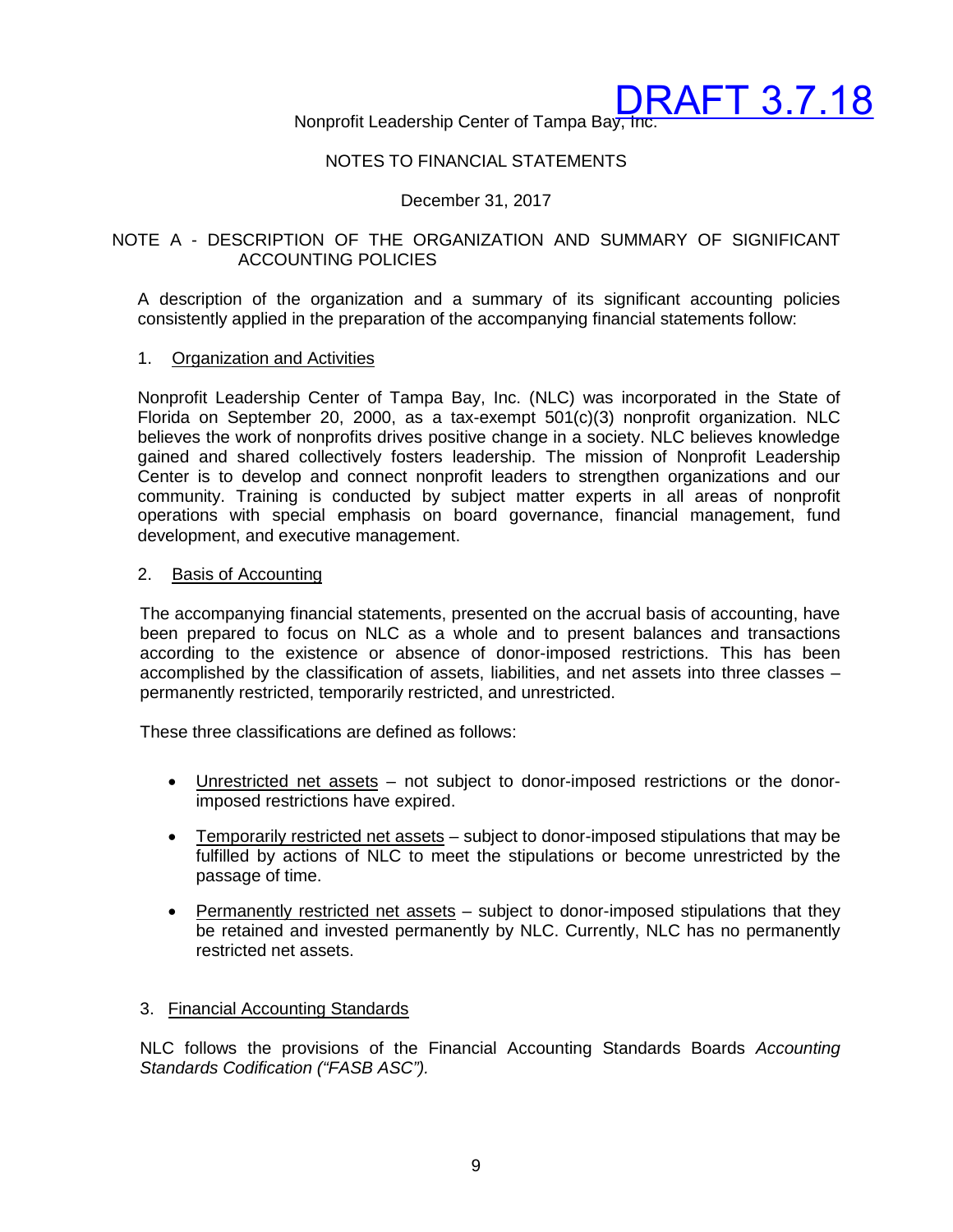Nonprofit Leadership Center of Tampa Bay, Inc.

#### NOTES TO FINANCIAL STATEMENTS - CONTINUED

#### December 31, 2017

#### NOTE A - DESCRIPTION OF THE ORGANIZATION AND SUMMARY OF SIGNIFICANT ACCOUNTING POLICIES - Continued

FASB ASC 956-605 requires NLC to distinguish between contributions that increase permanently restricted net assets, temporarily restricted net assets, and unrestricted net assets. It also requires recognition of contributed services meeting certain criteria at fair values.

FASB ASC 958-205 establishes standards for general purpose external financial statements of not-for-profit organizations that require a statement of financial position, a statement of activities, and a statement of cash flows.

#### 4. Cash Equivalents

Cash equivalents consist of highly liquid short-term market instruments and certificates of deposit with a maturity of three months or less when purchased.

#### 5. Accounts Receivable

Accounts receivable consist of amounts owed to NLC for training activities. None of the accounts receivable at December 31, 2017 are deemed to be uncollectible. Therefore, no provision for uncollectible amounts has been made in the accompanying financial statements.

#### 6. Pledges Receivable

Pledges receivable represent unconditional promises to give by donors. The fair value of pledges receivable is estimated by discounting expected net future cash flows using a rate of return based on the yield of a U.S. Treasury Security with a maturity date similar to the expected collection period. Management believes all pledges receivable to be fully collectable. As such, no provision for uncollected amounts is included at December 31, 2016 in the accompanying financial statements.

#### 7. Property and Equipment

Property and equipment are stated at cost, less accumulated depreciation. Depreciation expense is computed using the straight-line method over the estimated useful lives of the related assets ranging from 3 to 7 years. NLC capitalized all purchases that exceeded \$1,000 at December 31, 2017.

#### 8. Deferred Revenue

Deferred revenue represents sponsorship and registration fees received by NLC prior to the period to which they relate. Such amounts are recognized as revenue during the period services are performed.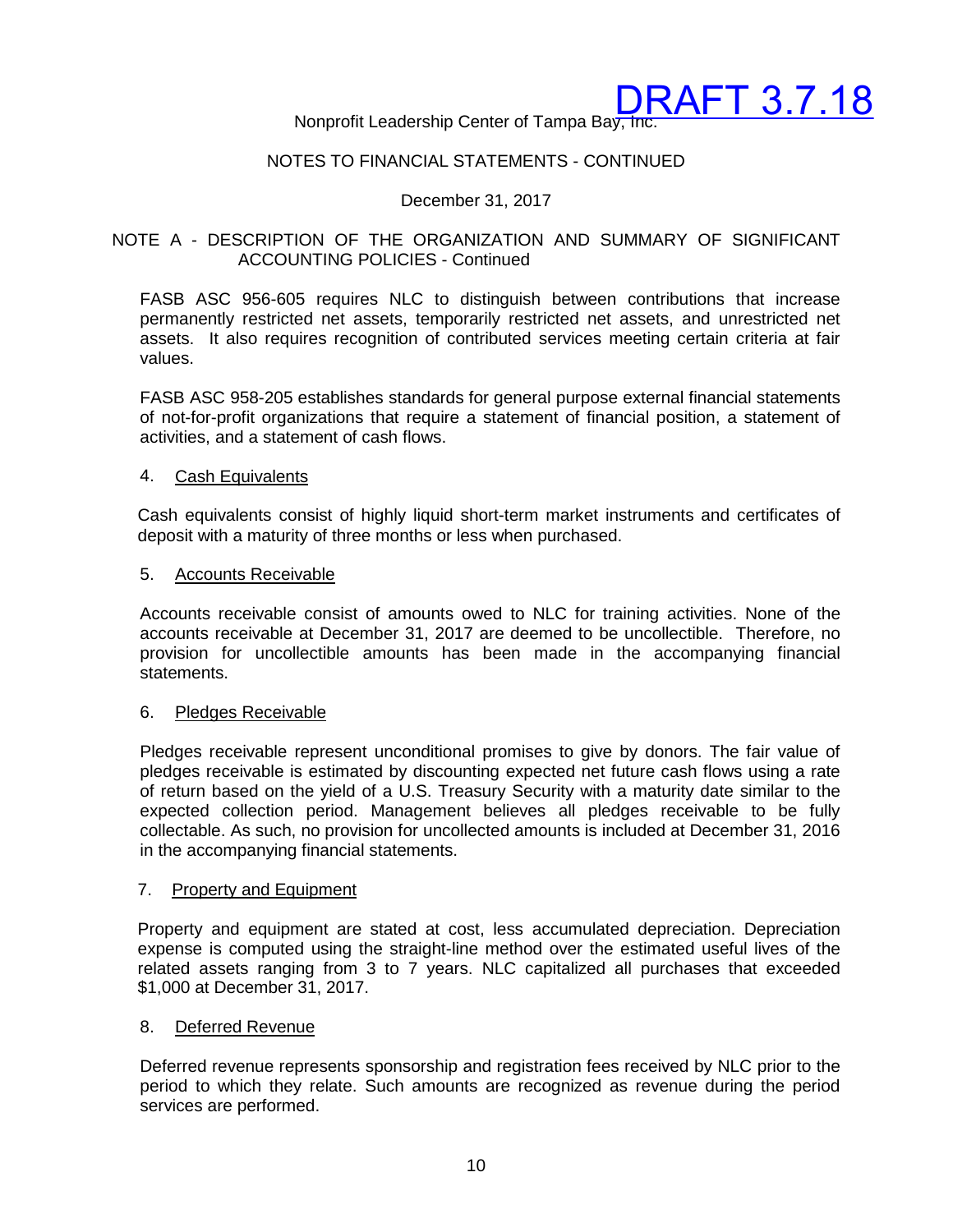#### Nonprofit Leadership Center of Tampa Bay, Inc.

#### NOTES TO FINANCIAL STATEMENTS - CONTINUED

#### December 31, 2017

#### NOTE A - DESCRIPTION OF THE ORGANIZATION AND SUMMARY OF SIGNIFICANT ACCOUNTING POLICIES - Continued

#### 9. Contributions and Grants

Contributions are recorded as received and are considered to be available for unrestricted use unless specifically restricted by the donor. Unconditional promises to give are recorded when an unconditional promise to give is received from the donor. All contributions are available for unrestricted use unless specifically restricted by the donor. If a restriction is fulfilled in the same time period in which the contribution is received, NLC reports the contribution as unrestricted. Conditional promises to give are recognized when the conditions on which they depend are substantially met. Unconditional promises to give, due in the current year, are recorded at their net realizable value. Unconditional promises to give, due in subsequent years, are reported at the present value of their net realizable value, using risk-free interest rates applicable to the years in which the promises are to be received.

NLC receives grants from various charitable foundations and other foundations.

#### 10. Contributed Services, Materials, and Supplies

As required by FASB ASC 956-605, NLC recognizes revenue for the fair value of contributed services that create or enhance non-financial assets or require specialized skills. However, a number of other unpaid volunteers have made significant contributions of time to NLC. The value of this contributed time is not reflected in the accompanying financial statements because it does not create or enhance non-financial assets or require specialized skills.

#### 11. Program Service Revenue

Program service revenue includes funds received for training, conferences and services provided to nonprofit organizations, which is earned when the service is rendered. For amounts received in advance, the revenue is deferred until the service is provided.

#### 12. Income Tax Status

NLC has received a determination of tax exempt status under Section 501(c)(3) of the Internal Revenue Code. Management is not aware of any activities that would jeopardize NLC's tax exempt status. NLC is not aware of any tax positions it has taken that are subject to a significant degree of uncertainty. Tax years after December 31, 2013 remain subject to examination by federal and state taxing authorities.

#### 13. Allocation of Functional Expenses

Cost of providing services have been detailed in the Statement of Functional Expenses and summarized on a functional basis in the Statement of Activities and Changes in Net Assets.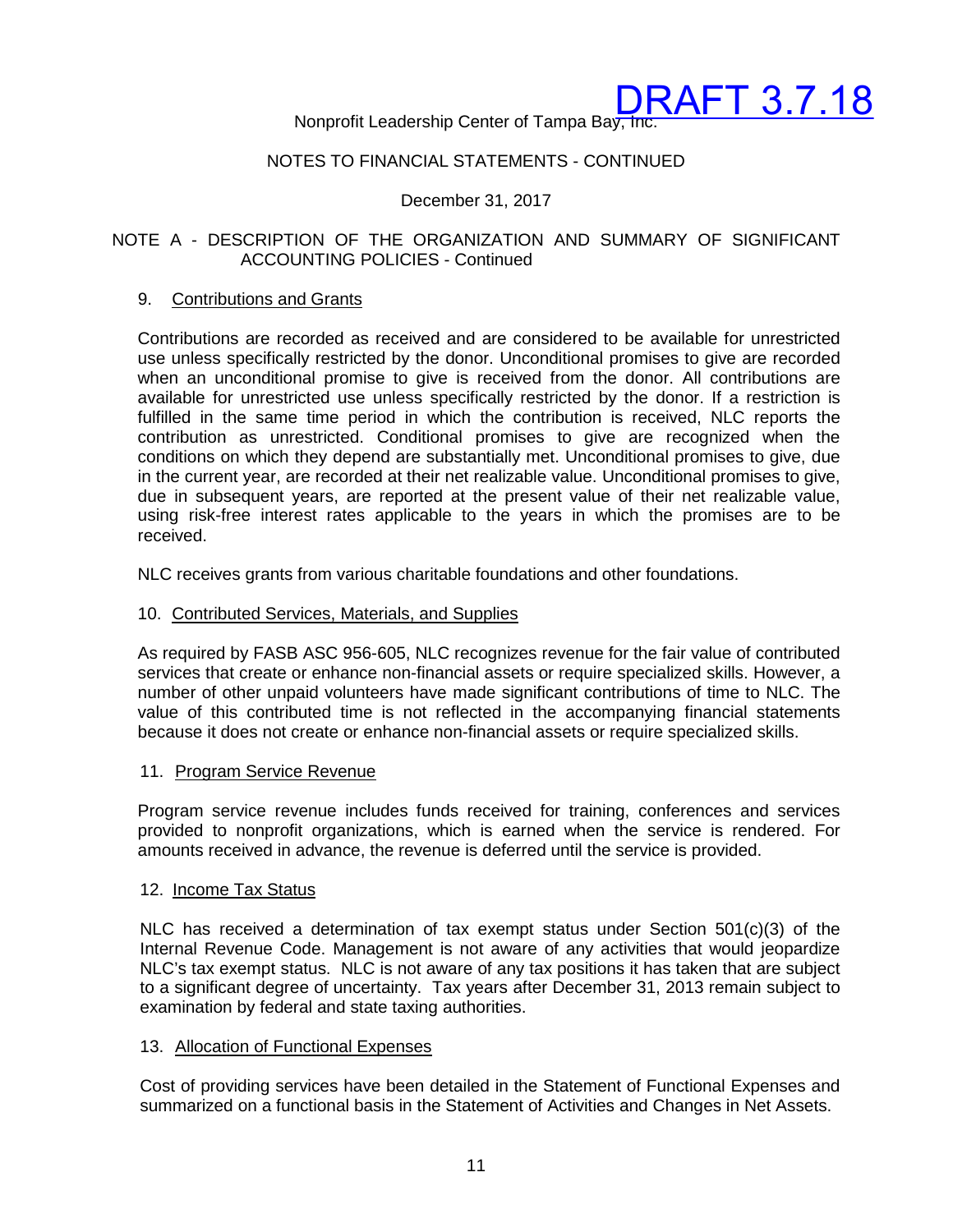Nonprofit Leadership Center of Tampa Bay, Inc.

#### NOTES TO FINANCIAL STATEMENTS - CONTINUED

#### December 31, 2017

#### NOTE A - DESCRIPTION OF THE ORGANIZATION AND SUMMARY OF SIGNIFICANT ACCOUNTING POLICIES - Continued

Expenses that can be identified with a specific program or support service are allocated directly according to their natural expenditure classification. Other expenses have been allocated based on utilization of personnel time and space utilized by program services and supporting services.

#### 14. Concentration of Credit Risk

Financial instruments that potentially subject NLC to concentrations of credit risk are primarily cash and pledges receivable. NLC's cash deposits are placed in financial institutions which at times may exceed the Federal Deposit Insurance Corporation (FDIC) coverage. NLC has not experienced any losses in its cash deposits and does not believe it is exposed to any significant credit risks related to uninsured amounts.

#### 15. Estimates

The preparation of financial statements in conformity with accounting principles generally accepted in the United States of America requires management to make estimates and assumptions that affect the reported amounts of assets and liabilities and disclosure of contingent assets and liabilities at the date of the financial statements and the reported amounts of revenues and expenses during the reporting period. Actual results could differ from those estimates.

#### NOTE B - BENEFICIAL INTEREST IN ASSETS HELD BY OTHERS

The Foundation established three Agency Reserve Funds with the Community Foundation of Tampa Bay, Inc. for the benefit of NLC during the year ended December 31, 2017. These funds are considered non-endowed funds and distributions may be requested requiring 75 percent (75%) board of director's approval.

Amounts classified as beneficial interest in assets held by others of the Foundation consist of the following at December 31, 2017:

| Agency reserve funds at Community Foundation<br>of Tampa Bay (Short Term)        | S | 116,986 |
|----------------------------------------------------------------------------------|---|---------|
| Agency reserve funds at Community Foundation<br>of Tampa Bay (Intermediate Term) |   | 59.004  |
| Agency reserve funds at Community Foundation<br>of Tampa Bay (Long Term)         |   | 59,935  |
|                                                                                  |   | 235.925 |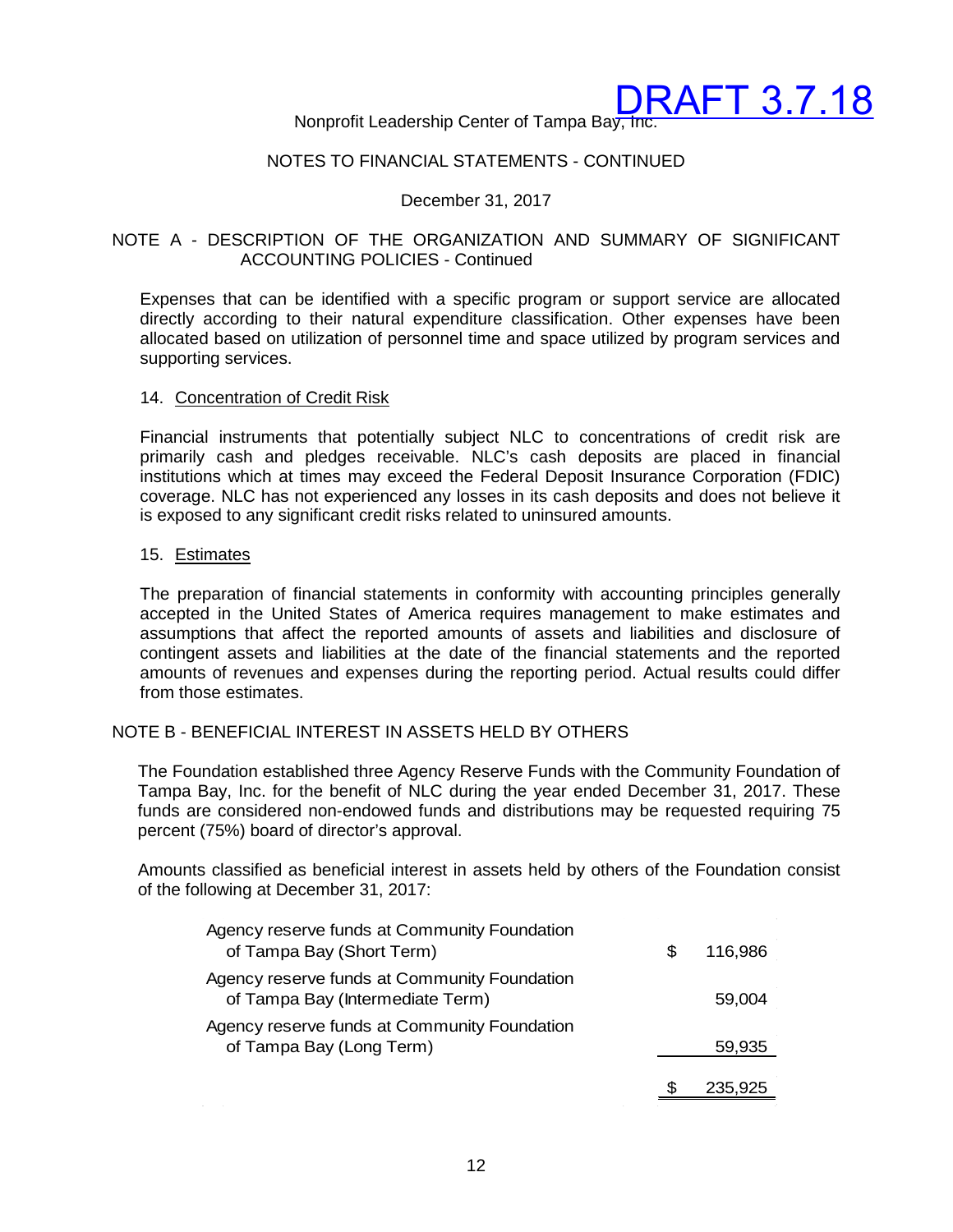$\sim$ 

Nonprofit Leadership Center of Tampa Bay, Inc.

#### NOTES TO FINANCIAL STATEMENTS - CONTINUED

December 31, 2017

#### NOTE C - PLEDGES RECEIVABLE

Pledges receivable are summarized as follows at December 31, 2017:

| Total unconditional pledges              | 8.064 |
|------------------------------------------|-------|
| Less discount for present value          |       |
| Less allowance for uncollectable pledges |       |
|                                          |       |
| Total pledges receivable, net            | 8.064 |
|                                          |       |

NLC expects to collect all pledge receivables in the upcoming fiscal year.

#### NOTE D - PROPERTY AND EQUIPMENT

Property, equipment, and related accumulated depreciation consisted of the following at December 31, 2017:

| Property and equipment            | 98.157    |
|-----------------------------------|-----------|
| Less accumulated depreciation     | (62, 428) |
| Total property and equipment, net | 35,729    |

#### NOTE E - OPERATING LEASES

NLC leases office space and equipment under non-cancelable operating leases. Approximate future minimum payments under the operating lease agreements are as follows:

| Year ending December 31, |              |
|--------------------------|--------------|
| 2018                     | \$<br>66,100 |
| 2019                     | 77,300       |
| 2020                     | 88,100       |
| 2021                     | 88,200       |
| 2022 and thereafter      | 22,400       |
| Total                    | 342,100      |
|                          |              |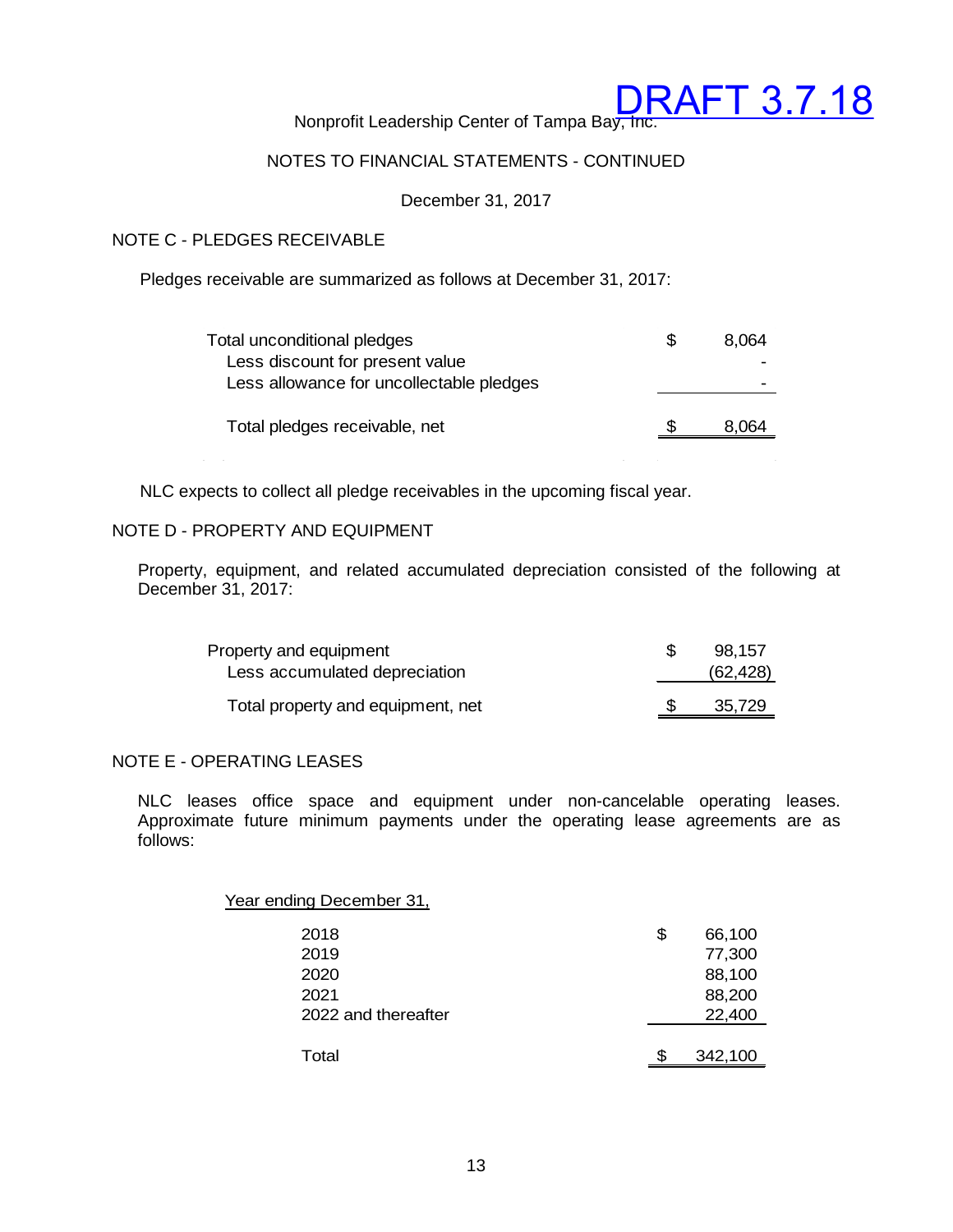Nonprofit Leadership Center of Tampa Bay, Inc.

#### NOTES TO FINANCIAL STATEMENTS - CONTINUED

December 31, 2017

#### NOTE F - TEMPORARILY RESTRICTED NET ASSETS

Temporarily restricted net assets contain donor-imposed restrictions that expire upon the passage of time or once specific actions are undertaken by NLC. The net assets are then released and reclassified to unrestricted support when these restrictions are satisfied. There are no temporarily restricted net assets at December 31, 2017.

Net assets released from restriction in the accompanying statement of activities and changes in net assets totaled \$40,000 for the year ended December 31, 2017 for satisfaction of purpose restrictions.

#### NOTE G - FAIR VALUE MEASUREMENTS

The Financial Accounting Standards Board's *Accounting Standards Codification 820* establishes a framework for measuring fair value. That framework provides a fair value hierarchy that prioritizes the inputs to valuation techniques used to measure fair value. The hierarchy gives the highest priority to unadjusted quoted prices in active markets for identical assets or liabilities (level 1 measurement), a middle priority to quoted prices for similar assets or liabilities (level 2 measurements), and the lowest priority to unobservable inputs (level 3 measurements).

The three levels of the fair value hierarchy under the Fair Value Measurement and Disclosure Topic are described as follows:

- Level 1 Quoted market prices in active markets for identical assets or liabilities in active markets that the entity has the ability to access as of the measurement date.
- Level 2 Significant other observable inputs other than Level 1 prices such as quoted prices for similar assets or liabilities; quoted prices in markets that are not active; or other inputs that are observable can be corroborated by observable market data.
- Level 3 Significant unobservable inputs that reflect a reporting entity's own assumptions about the assumptions that market participants would use in pricing an asset or liability.

In many cases, a valuation technique used to measure fair value includes inputs from multiple levels of fair value hierarchy. The lowest level of significant input determines the placement of the entire fair value measurement in the hierarchy.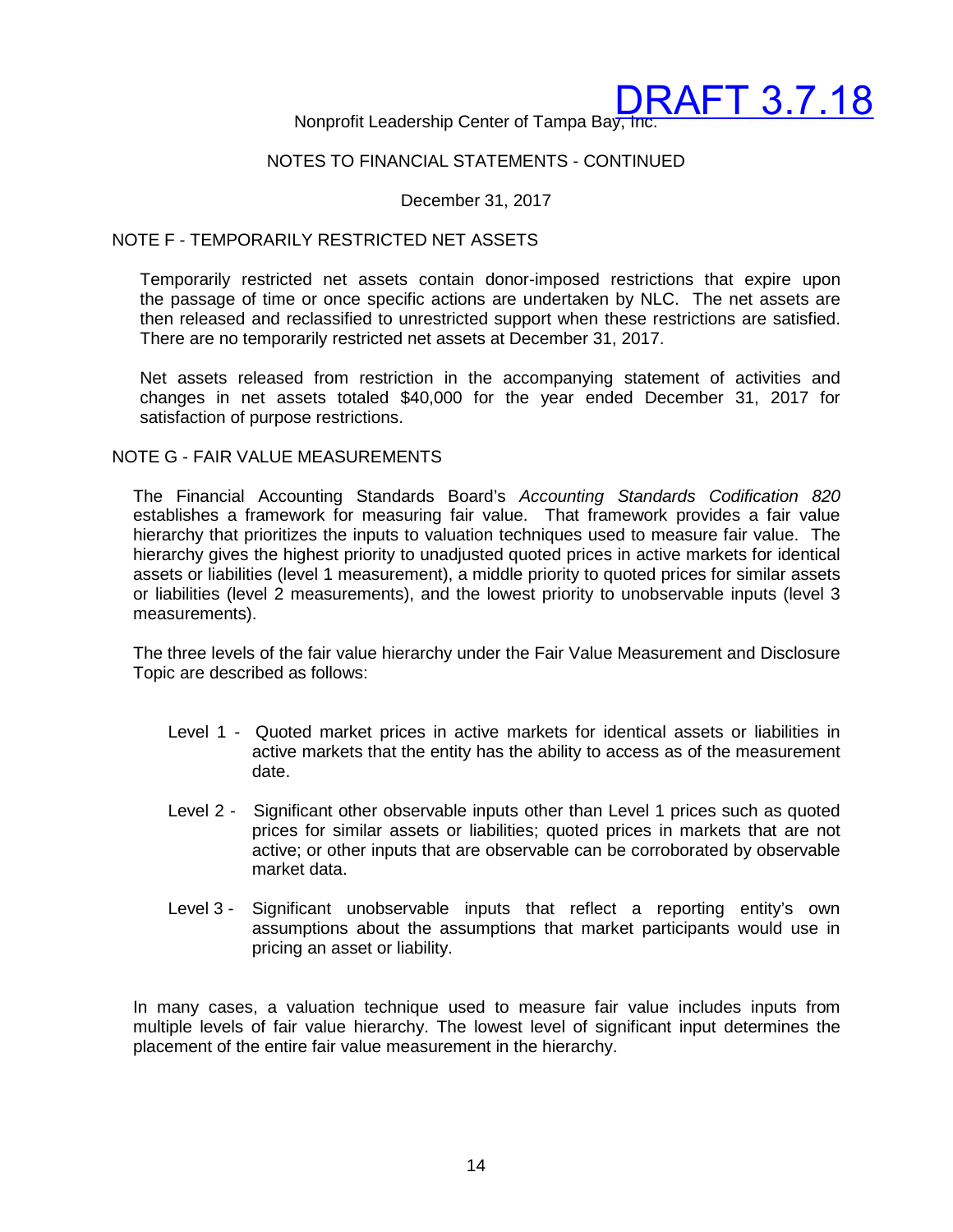Nonprofit Leadership Center of Tampa Bay, Inc.

#### NOTES TO FINANCIAL STATEMENTS - CONTINUED

December 31, 2017

#### NOTE G - FAIR VALUE MEASUREMENTS - Continued

Following is a description of the valuation methodologies used for significant assets measured at fair value at December 31, 2017:

*Beneficial interest in assets held by others:* Consists of agency reserve funds held by a community foundation. These assets are measured as reported by the community foundation and are not traded on the active market.

The methods described above may produce a fair value calculation that may not be indicative of the net realizable value or reflective of future fair values. Furthermore, while NLC believes its valuation methods are appropriate and consistent with other market participants, the use of different methodologies or assumptions to determine the fair value of certain financial instruments could result in a different fair value measurement at the reporting date.

The following table presents financial assets measured at fair value on a recurring basis as of December 31, 2017:

|                                                 | <b>Fair Value</b> |         | Level 1<br><b>Inputs</b> | Level 2<br><b>Inputs</b> | Level 3<br><b>Inputs</b> |
|-------------------------------------------------|-------------------|---------|--------------------------|--------------------------|--------------------------|
| Beneficial interest in<br>assets held by others | \$                | 235,925 |                          |                          | 235,925                  |
| Total                                           |                   | 235,925 |                          | $\overline{\phantom{0}}$ | 235,925                  |

The following illustrates a roll forward for all assets and liabilities measured at fair value on a recurring basis using significant unobservable inputs (level 3) for the year ended December 31, 2017:

| Assets                                                            |         |
|-------------------------------------------------------------------|---------|
| Beneficial interest in assets held by others at December 31, 2016 | \$      |
| Additions                                                         | 225,000 |
| Interest and dividends                                            | 2,378   |
| Realized and unrealized gains                                     | 9,913   |
| Fees                                                              | (1,366) |
| Beneficial interest in assets held by others at December 31, 2017 | 235,925 |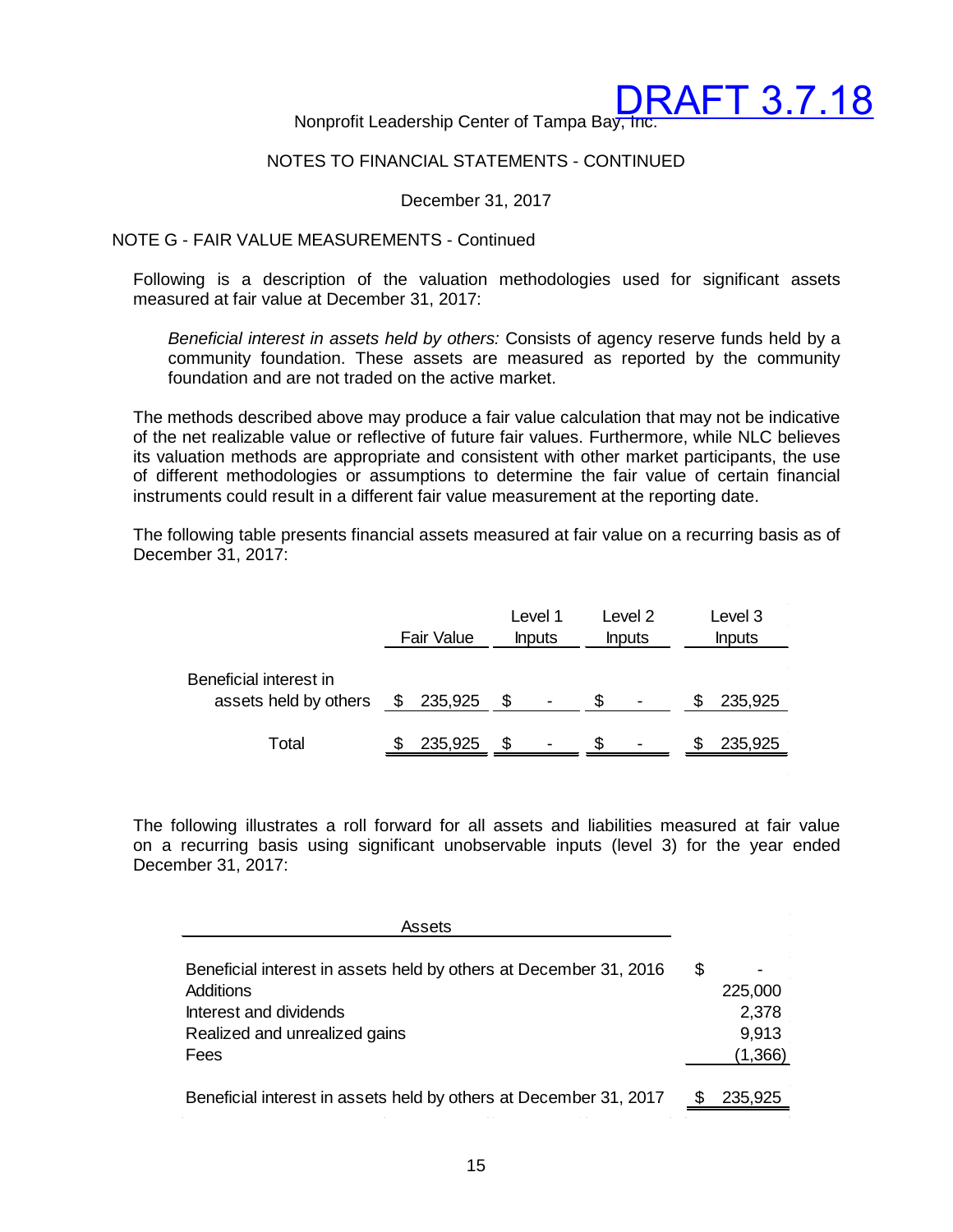

#### NOTES TO FINANCIAL STATEMENTS - CONTINUED

December 31, 2017

#### NOTE H - EMPLOYEE BENEFIT PLAN

NLC maintains a defined contribution plan covering substantially all employees. Employee benefit costs under the plan were approximately \$6,300 for the year ended December 31, 2017.

#### NOTE I - SUBSEQUENT EVENTS

NLC has evaluated events and transactions occurring subsequent to December 31, 2017 as of March 16, 2018 which is the date the financial statements were available to be issued.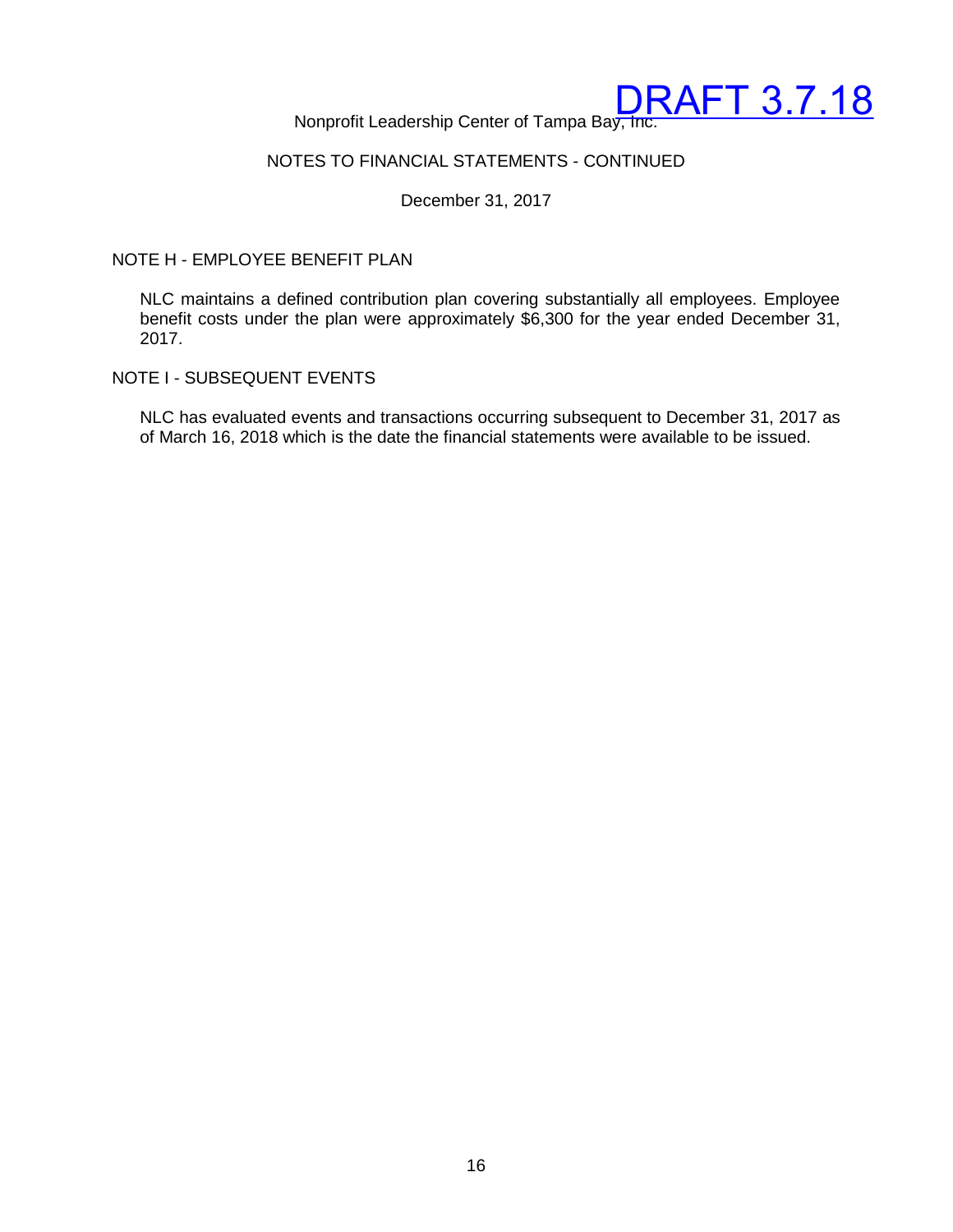COMPLIANCE REPORT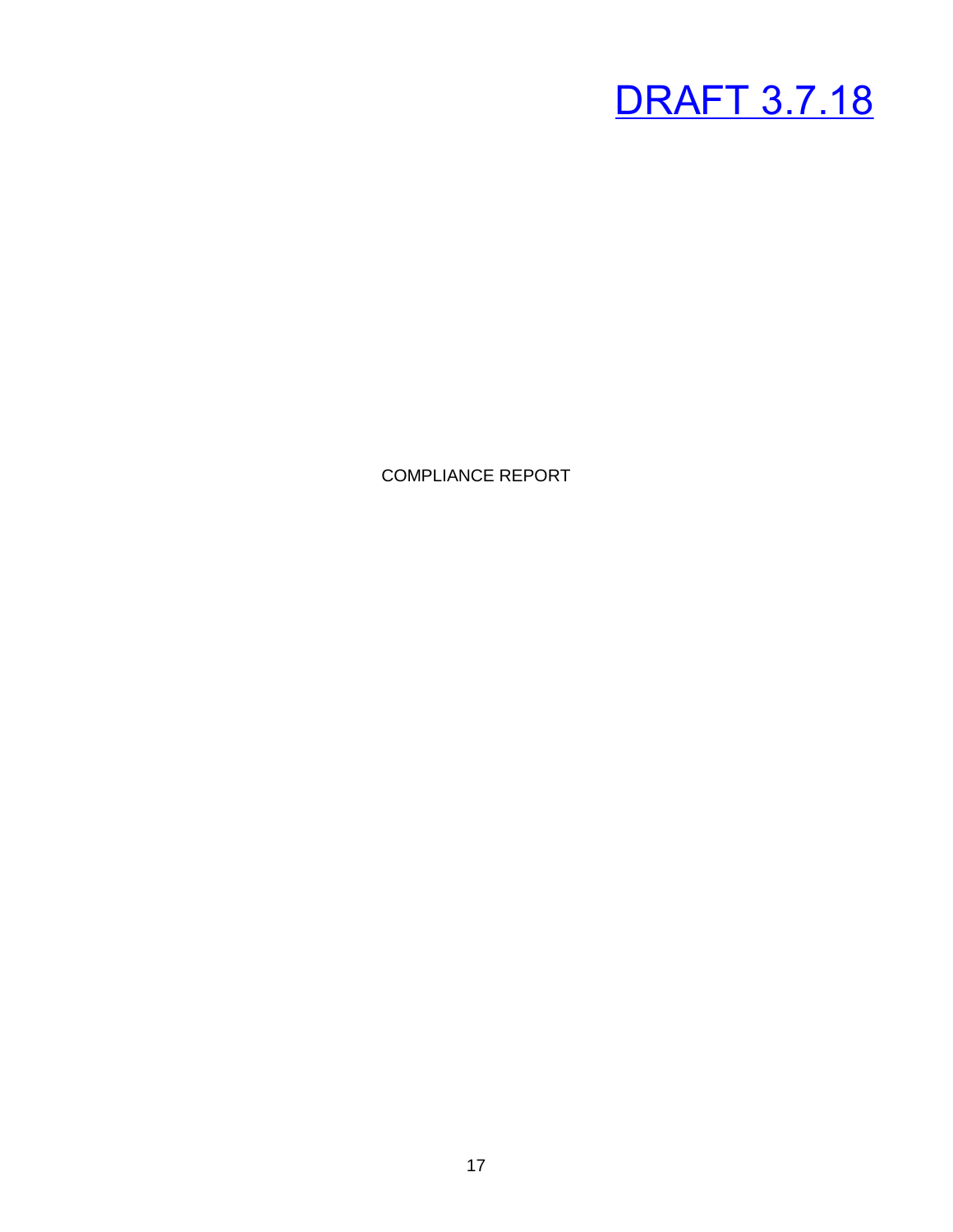INDEPENDENT AUDITORS' REPORT ON INTERNAL CONTROL OVER FINANCIAL REPORTING AND ON COMPLIANCE AND OTHER MATTERS BASED ON AN AUDIT OF FINANCIAL STATEMENTS PERFORMED IN ACCORDANCE WITH *GOVERNMENT AUDITING STANDARDS*

NONPROFIT LEADERSHIP CENTER OF TAMPA BAY, INC.

For the year ended December 31, 2017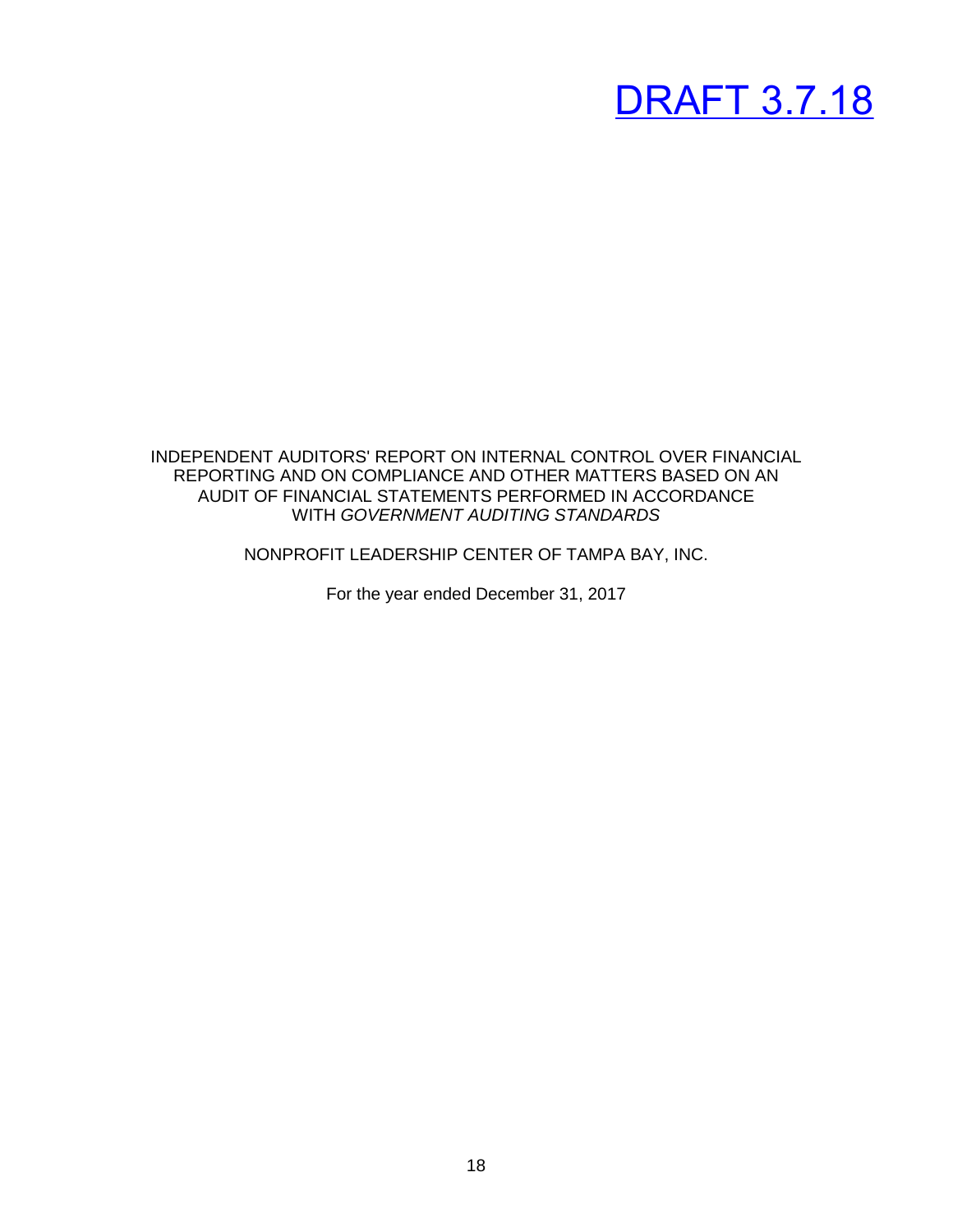INDEPENDENT AUDITORS' REPORT ON INTERNAL CONTROL OVER FINANCIAL REPORTING AND ON COMPLIANCE AND OTHER MATTERS BASED ON AN AUDIT OF FINANCIAL STATEMENTS PERFORMED IN ACCORDANCE WITH *GOVERNMENT AUDITING STANDARDS*

Board of Directors Nonprofit Leadership Center of Tampa Bay, Inc.

We have audited, in accordance with the auditing standards generally accepted in the United States of America and the standards applicable to financial audits contained in *Government Auditing Standards* issued by the Comptroller General of the United States, the financial statements of Nonprofit Leadership Center of Tampa Bay, Inc. (a nonprofit organization) (NLC), which comprise the statement of financial position as of December 31, 2017, and the related statements of activities, cash flows, and functional expenses for the year then ended, and the related notes to the financial statements, and have issued our report thereon dated March 16, 2018.

#### **Internal Control Over Financial Reporting**

In planning and performing our audit of the financial statements, we considered NLC's internal control over financial reporting (internal control) to determine the audit procedures that are appropriate in the circumstances for the purpose of expressing our opinion on the financial statements, but not for the purpose of expressing an opinion on the effectiveness of NLC's internal control. Accordingly, we do not express an opinion on the effectiveness of NLC's internal control.

A *deficiency in internal control* exists when the design or operation of a control does not allow management or employees, in the normal course of performing their assigned functions, to prevent or detect and correct misstatements on a timely basis. A *material weakness* is a deficiency, or combination of deficiencies, in internal control, such that there is a reasonable possibility that a material misstatement of the entity's financial statements will not be prevented, or detected, and corrected on a timely basis. A *significant deficiency* is a deficiency, or a combination of deficiencies, in internal control that is less severe than a material weakness, yet important enough to merit attention by those charged with governance.

Our consideration of internal control was for the limited purpose described in the first paragraph of this section and was not designed to identify all deficiencies in internal control that might be material weaknesses or significant deficiencies. Given these limitations, during our audit we did not identify any deficiencies in internal control that we consider to be material weaknesses. However, material weaknesses may exist that have not been identified.